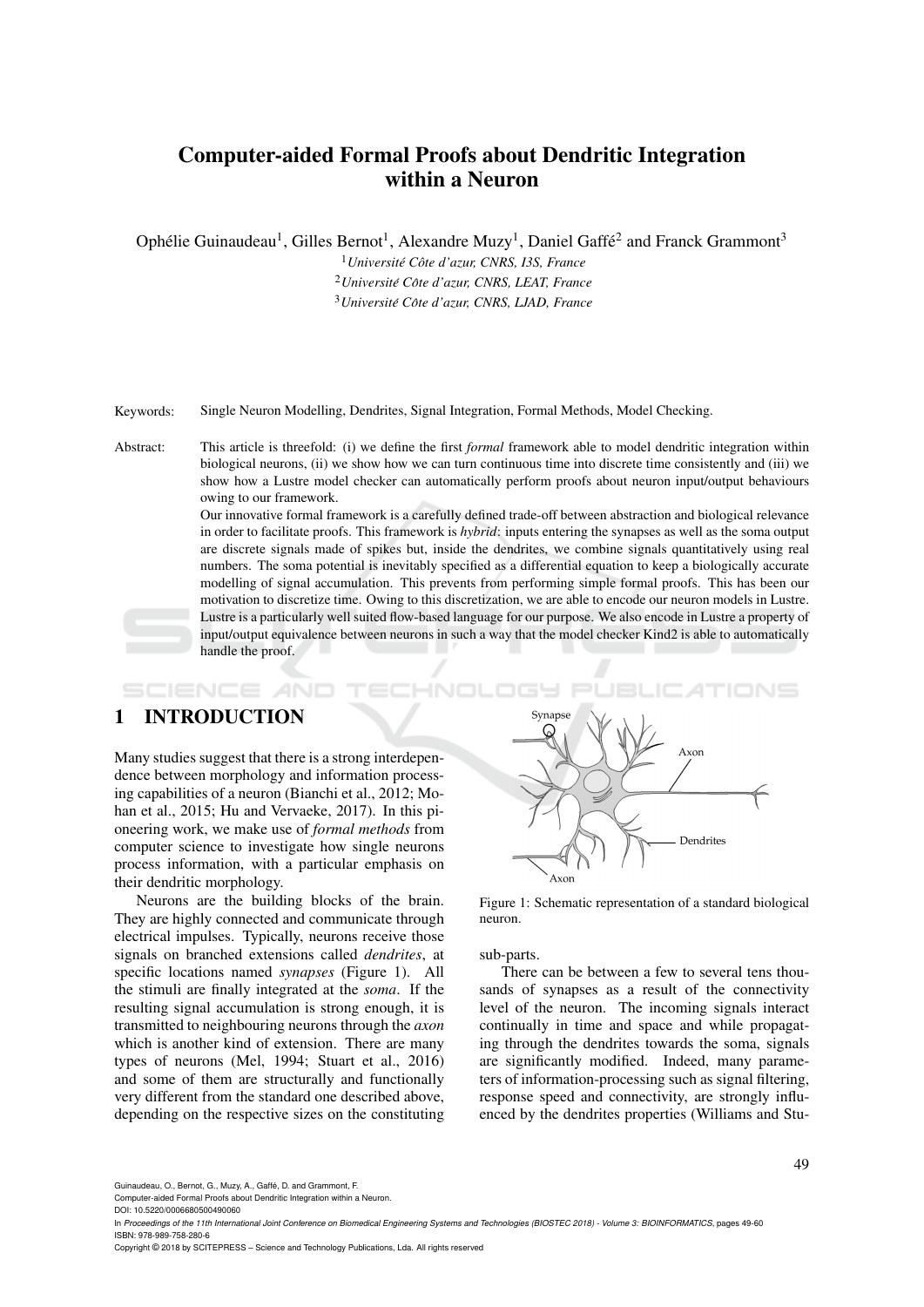art, 2002; Stuart et al., 2016). Therefore, it makes this sophisticated structure a key determinant of neuronal computation.

A combination of experimental and theoretical work is required to make the link between structure and function of neurons. Nowadays and despite recent advances, dendrites are still difficult to study experimentally mainly because of their small size. Theoretical modelling frameworks are thus helpful to overcome these limitations as they provide a rigorous support for understanding how such complex behaviours emerge. Since Rall's pioneering work, some theoretical models have been dedicated to dendrites structure and physiology (see Section 2). However, these models mainly focus on microscopic biophysical aspects of dendrites physiology, making difficult the scaling from a computational point of view. On the other side, most models focusing on this computational efficiency neglect dendritic morphology and integration properties.

Our goal is to use formal methods from computer science to prove properties on complete neurons and allow automated identification of parameters, at the cost of a minimal set of simplifying assumptions. We define here a model of neuron sufficiently simple to use formal methods while taking into account the dendritic structure. Basically, we propose a relevant trade-off between abstraction and biological relevance. This model is hybrid as its inputs and output are discrete while we consider linear equations on real numbers within the neuron. -10

The next section presents some relevant existing single neuron models. In Section 3, we introduce our model with mathematical definitions of its components and its dynamics. We then explain in Section 4, how to discretize time in order to prove some properties on neurons using model checking.

### 2 STATE OF THE ART

Numerous single neuron models are found in the literature. Depending on the research objectives, they can be classified on a variety of criteria: computational or biophysical, discrete or continuous, punctual or structural, with rate coding or temporal coding, *etc*.

The purpose of this section is not to give the huge exhaustive list of existing models, it rather aims at positioning our work with respect to some of them.

Computational Versus Biophysical Models. Opposing computational to biophysical models is a classic way to characterize single neuron models (Brette, 2003). In the case of computational models, neurons are highly abstract in order to facilitate the study of

global behaviours under certain hypotheses. A good example to illustrate this type of models, is the formal neuron of McCulloch and Pitts (M&P) (McCulloch and Pitts, 1943). It has multiple inputs (by analogy with synapses in biological neuron) and a unique output (which can be compared to the axon). The output is a binary variable which is calculated as a function of the weighted sum of the inputs. If the sum exceeds a given threshold, the neuron becomes active (its state is equal to 1), otherwise, it becomes inactive (its state is equal to 0). Despite its apparent simplicity, this model is remarkably powerful as such neuron networks allow to implement any calculable function. However, this kind of very simple models is of low interest for a biological understanding of the neuronal functioning.

On the contrary, biophysical models aim at representing in details the physico-chemical mechanisms driving biological functions. The most famous and widely used biophysical model is perhaps Hodgkin and Huxley's (H&H) (Hodgkin and Huxley, 1952). It describes the action potential generation at the axon hillock, based on ionic channels dynamics.

Our work, is a trade-off between those two types of models. We are more interested in how the neuron "computes" to relate input signals to an output, rather than in the precise biochemical mechanisms involved in this input/output function. Nevertheless, most of our definitions are sensible abstractions of biophysical processes (Section 3).

Discrete Versus Continuous Models. M&P's neuron is a typical discrete model as the values are discrete (either 0 or 1) and the time is discrete too (the state of the neuron is calculated at each step).

On the contrary, H&H's model is continuous as it is governed by a set of differential equations. Most of the biophysical models are, by nature, continuous. It is worth mentioning another well-known continuous model: the Integrateand-Fire (I&F) model (Lapicque, 1907; Brunel and Van Rossum, 2007). It represents the membrane as an electrical circuit and describes the electrical potential of the neuron with a differential equation. There are many extensions of this model including the Leaky I&F, quadratic and exponential versions (Brette and Gerstner, 2005; Börgers, 2017).

Our work is a hybrid formalism. Unlike the I&F model which does not explicitly represent the electrical impulses, we focus on them: the sequence of impulses actually constitutes the input/output of our neuron. This input/output is thus discrete while the electrical potential of our neuron is continuous (see Section 3). We share similarities with the work of Maass (Maass, 1999; Maass, 1996), as signals ex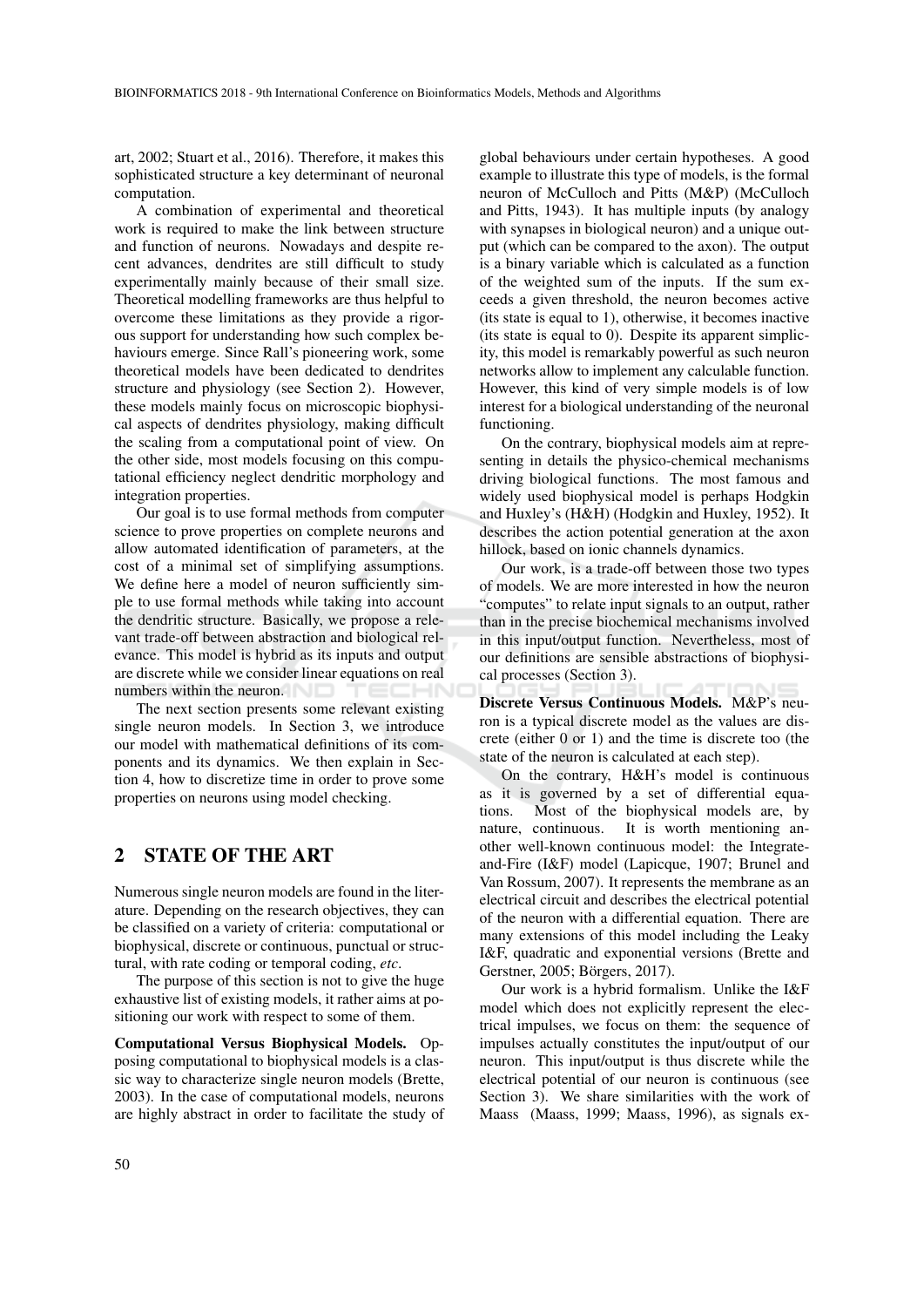changed by neurons are discrete. Moreover, modelling of synapses uses piecewise linear functions. However, Maass does not focus on dendritic integration and is rather interested in networks.

Punctual Versus Structural Models. As already mentioned, punctual models represent a neuron as a "point," totally ignoring its morphology. Most of single neuron models are punctual including all the previously discussed ones. In some studies, artificial delays are added to neurons in order to compensate the lack of morphology (Izhikevich, 2006).

Some models focus on the neuron structure. This is the purpose of Cable Theory (CT) which was first used to describe the propagation of electrical signals through submarine cables. It was then applied to neurons in the 1960's by Rall, a pioneer of dendrites modelling. Dendrites are seen as cylinders in which signal propagates following a second order partial differential equation with dendrites physico-chemical properties as parameters (Rall, 1959; Rall, 1962). This equation has been solved analytically for some particular conditions and it is widely used as part of simulators such as GENESIS (Bower, 2003).

All in all, punctual models facilitate the use of formal methods. However, they do not allow the study of dendritic integration.

Rate Coding Versus Temporal Coding Models. A classic point of view is that activity of neurons is encoded by their firing frequency. This rate coding has been long at the basis of many neuron models. As a simple example, there are second generation neurons which are similar to M&P's neuron but with a continuous activation function instead of a threshold gate. Their output is a sequence of real numbers which can be seen as an instantaneous frequency. It implies that the exact times of firing are not taken into account, thus ignoring synchronization phenomena experimentally observed in the brain (Brette, 2003). However, temporal coding is of growing interest. With this approach, the most important variable is the electrical impulse per se and not the frequency. The I&F is one of the most widely used model of this type.

In this paper, we are interested in the role of the dendrites in the neuronal function. Therefore, we need a non punctual model. Moreover, our goal is to use formal methods to prove properties on neurons. As a matter of fact, the larger the number of parameters, the harder the model validation (Popper, 1963), especially with computer-aided proofs. Purely biophysical models are thus not suitable for our purpose. We decided to define a new framework dedicated to our formal study, and we decided to adopt the temporal coding paradigm. This framework is described in the following section along with the biological foundations and the hypotheses we made.

### 3 HYBRID FORMAL NEURON **MODEL**

A *tree* being defined as a root node to which are recursively attached children trees, our single neuron model can be defined as dendritic trees connected to a root soma (denoted  $\nabla$ ) (Figure 2). In our model, we ignore the axon as, in first approximation, it transmits the signal faithfully. Dendrites are divided into *compartments*, each one being delimited by either *branching points* or *synapses*. A formal neuron is thus a forest of dendritic trees composed of formal synapses (leafs) and compartments (branches) linked together at branching points. Each tree of the forest is rooted on ∇. The following subsections give the formal definitions and the dynamics of these basic components.

We note  $\mathcal N$  the set of all neurons and, given a neuron N, we note  $S_y(N)$  the set of its synapses and *Co*(*N*) the set of its compartments.



Figure 2: Schematic representation of our single neuron model.

We can see the neuron as a system which receives discrete inputs at synapses, converts them into a continuous signal and re-discretizes it in the soma. Electrical signals processed by neurons are basically ionic charge flows along the tree, making the potential locally changing. From our formal point of view, we consider an abstract notion of charges/potential using real numbers.

### 3.1 Synapses and Input Signal

Synapses are the input ports of neurons, the locations where they receive electrical signals coming from other neurons. In the brain, signals are sequences of electrical impulses called action potentials or *spikes*. When a spike (sent by another neuron) reaches a synapse, it triggers a local variation of the neuron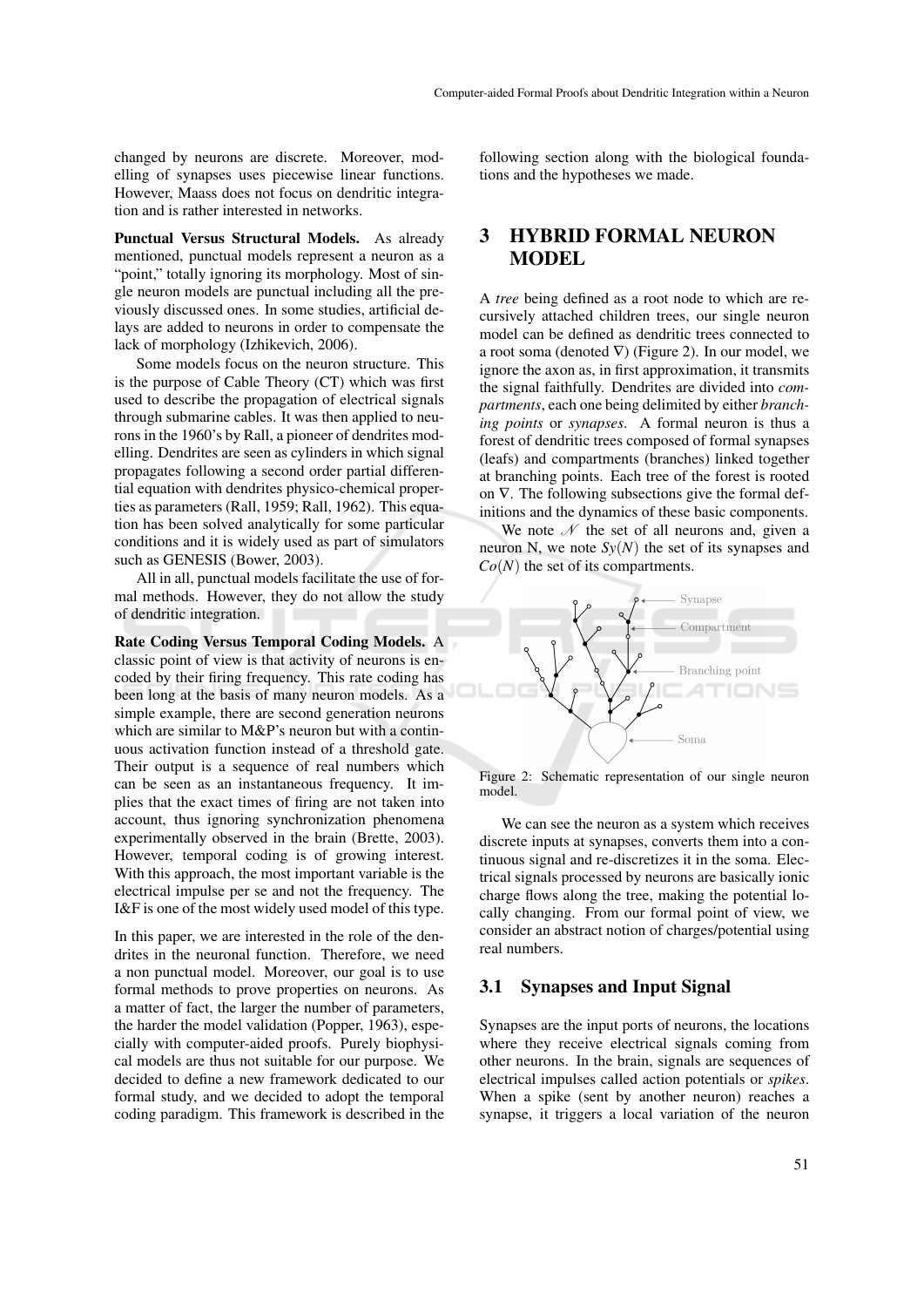electrical potential. This effect, called post-synaptic potential (PSP), is due to ionic movements through the membrane. Depending on the synapse, the PSP can be either excitatory or inhibitory, respectively increasing or decreasing the potential.

In our modelling, we focus on spike times. An input signal  $(\omega)$  is a function of time which is equal to 1 at spike times and 0 otherwise. Each spike is converted by the synapse into a continuous *trace* comparable to a PSP. For each synapse *s* receiving a spike, the trace reaches a maximum absolute value (ν*s*) after a certain delay (τˆ*s*) and take a certain time (τˇ*s*) before being back to the resting value (zero here, see Figure 3). Even though it is described as exponential by biophysical models (Rall, 1959; Rall, 1962; Rall, 1967), we assume that this potential perturbation is linear. This approximation is justified by experimental observations showing that the kinetics do not strictly follow theory (Koch, 2004). As mentioned before, piecewise linear functions were also used in (Maass, 1999) to represent PSPs.

The potential increase triggered by one spike is most of the time not sufficient for the neuron to reach its threshold and transmit the signal. The PSPs are added if the spikes received at a synapse are separated by a sufficiently small time interval: it is called *temporal summation*. We reproduce this phenomenon by summing the traces (Figure 3).,



Figure 3: Trace of signals on a synapse s.

Formal definitions are given below.

**Definition 1.** [Synapse] *A* synapse *s* is a tuple  $(v_s, \hat{\tau}_s)$ τˇ*s) where* ν*<sup>s</sup> is a non-zero real number called* maximal potential of a spike *for s. If* ν*<sup>s</sup>* > 0 *then s is said* excitatory*, otherwise it is said* inhibitory*.* τˆ*<sup>s</sup> and* τˇ*<sup>s</sup> are strictly positive real numbers respectively called* rise time *and* descent delay *of the potential.*

Definition 2. [Signal] *A* signal *is a function* ω :  $I\!\!R^+ \to \{0,1\}$  *such that:*  $\exists r \in I\!\!R^{*+}, \forall h \in I\!\!R^+, (\omega(h))$  $1$  ⇒ (∀*h*' ∈]*h*,*h*+*r*[, ω(*h'*) = 0)) *The carrier of* ω *is defined by:*  $Car(\omega) = \{h \in \mathbb{R}^+ | \omega(h) = 1\}$ *. Moreover:* 

- *A signal such that Car*(ω) *is a singleton* {*u*} *is called a* spike *at the time u, noted* ω<sup>*u*</sup>.
- *Given a neuron N, an* input signal *for N is a family of signals*  $\mathscr{S} = {\omega_s}_{s(y(N))}$  *indexed by the synapse identifiers of Sy*(*N*)*.*

Remark: *Obviously, a signal* ω *can be split into a sum of spikes at times separated by at least r:* ω = ∑  $\omega^u$ .

*u*∈*Car*(ω)

The ultimate goal of the following mathematical construction is to build a signal  $\omega_V$  called *output signal*, given an initial state and an input signal  $\mathscr{S}.$ 

Definition 3. [Trace of a signal] *The* trace of a spike ω *<sup>u</sup> on a synapse s is the function vs*,ω*<sup>u</sup> defined by:*

- *If*  $h \leq u$  then  $v_{s, \omega^u}(h) = 0$ ;
- If  $u \leq h \leq u + \hat{\tau}_s$  then  $v_{s,\omega^u}(h) = \frac{v_s}{\hat{\tau}_s}(h-u);$
- If  $u + \hat{\tau}_s \leq h \leq u + \hat{\tau}_s + \check{\tau}_s$  then  $v_{s,\omega^u}(h) = \frac{v_s}{\check{\tau}_s}(u +$  $\hat{\tau}_s + \check{\tau}_s - h$ );
- *If*  $u + \hat{\tau}_s + \check{\tau}_s \leq h$  then  $v_{s,\omega^u}(h) = 0$

*Given an input signal* ω*<sup>s</sup> on a synapse s, the trace of*  $\omega_s$  *is defined by the real function*  $v_{s,\omega_s} =$  $\sum$   $v_{s,\omega}$ <sup>u</sup>.

 $u \in \overline{Car}(\omega_s)$ 

This definition simply encodes Figure 3.

### 3.2 Compartments

So far, synapses convert discrete inputs into continuous signals. Those signals then spread through the dendrites. In this work, we only consider propagations towards the soma even though it is known that there exist back-propagation mechanisms (from soma to dendritic tips) (Häusser et al., 2000; Remme et al., 2010). It is also important to note that we do not take into account active properties of the dendrites even though it is clear that dendritic voltage-gated channels play a considerable role in their function (Cook and Johnston, 1997; Johnston and Narayanan, 2008; Stuart et al., 2016). In particular, we do not consider dendritic spikes (Sun et al., 2014; Stuart and Spruston, 2015; Manita et al., 2017). Therefore, this work is under the hypothesis of fully passive dendrites: It is currently the price to pay in order to be able to apply formal methods at this stage.

In passive dendrites, signals are attenuated while spreading. Basically, the flow of ionic charges undergoes a leak because of channels embedded in the neuronal membrane (Figure 4). For biophysical reasons, the more the potential is different between the extracellular media and the inside of the neuron, the more the attenuation is: biological systems usually tend to return to equilibrium. It was well described by CT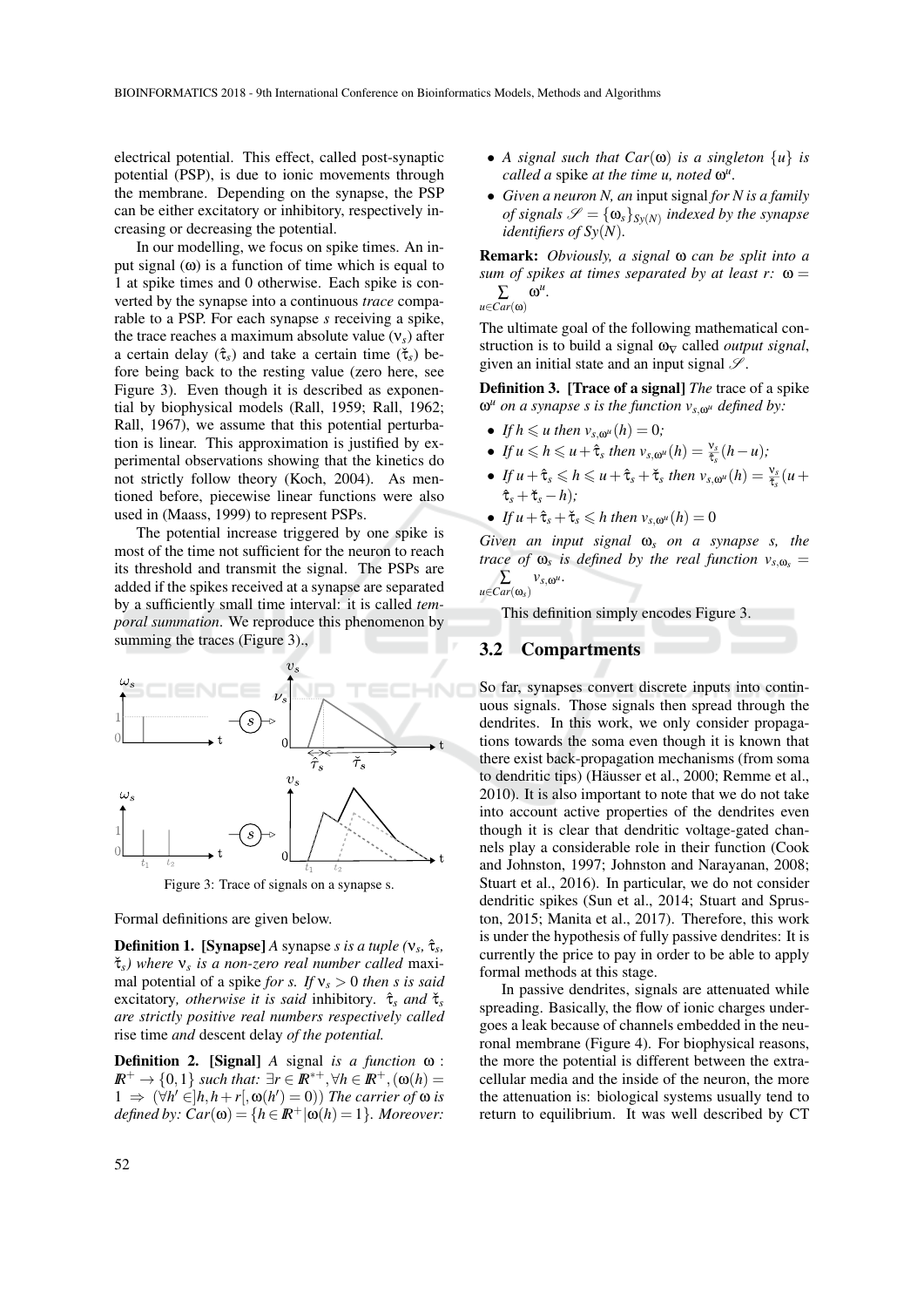model but with the main disadvantage of involving many parameters (Section 2). In our model, we divide the dendrites into small homogeneous compartments. Inspired by the biophysical theory, we characterise compartments using only two parameters: the time for crossing it  $(\delta)$  and the attenuation applied in a non linear manner to the signal  $(\alpha < 1)$ . At the end of a compartment, the signal is thus multiplied by the α factor after a time δ (Figure 4). We consider a constant throughput whatever the value of the signal. The two parameters α and δ are specific to a given compartment. Concretely they are related to its length, diameter and membrane properties such as resistance and capacitance. Intuitively, the parameters  $\alpha$  and  $\delta$ are a convenient way to hide possibly very sophisticated processes. It constitutes a valuable compromise between biophysical precision and preservation of the ability to perform formal proofs. Also, biophysics suggests that  $\hat{\tau}$  and  $\check{\tau}$  are elongated within a compartment (Rall, 2011). Here, for the sake of simplicity, we include the total distortion directly in the synapse parameters as we know the synapse locations.

$$
\underbrace{\overset{\underset{\scriptscriptstyle{\text{+t+1}}}{\overset{\scriptscriptstyle{\text{+t+1}}}{\overset{\scriptscriptstyle{\text{+t+1}}}{\overset{\scriptscriptstyle{\text{+t+1}}}{\overset{\scriptscriptstyle{\text{+t+1}}}{\overset{\scriptscriptstyle{\text{+t+1}}}{\overset{\scriptscriptstyle{\text{+t+1}}}{\overset{\scriptscriptstyle{\text{+t+1}}}{\overset{\scriptscriptstyle{\text{+t+1}}}{\overset{\scriptscriptstyle{\text{+t+1}}}{\overset{\scriptscriptstyle{\text{+t+1}}}{\overset{\scriptscriptstyle{\text{+t+1}}}{\overset{\scriptscriptstyle{\text{+t+1}}}{\overset{\scriptscriptstyle{\text{+t+1}}}{\overset{\scriptscriptstyle{\text{+t+1}}}{\overset{\scriptscriptstyle{\text{+t+1}}}{\overset{\scriptscriptstyle{\text{+t+1}}}{\overset{\scriptscriptstyle{\text{+t+1}}}{\overset{\scriptscriptstyle{\text{+t+1}}}{\overset{\scriptscriptstyle{\text{+t+1}}}{\overset{\scriptscriptstyle{\text{+t+1}}}{\overset{\scriptscriptstyle{\text{+t+1}}}{\overset{\scriptscriptstyle{\text{+t+1}}}{\overset{\scriptscriptstyle{\text{+t+1}}}{\overset{\scriptscriptstyle{\text{+t+1}}}{\overset{\scriptscriptstyle{\text{+t+1}}}{\overset{\scriptscriptstyle{\text{+t+1}}}{\overset{\scriptscriptstyle{\text{+t+1}}}{\overset{\scriptscriptstyle{\text{+t+1}}}{\overset{\scriptscriptstyle{\text{+t+1}}}{\overset{\scriptscriptstyle{\text{+t+1}}}{\overset{\scriptscriptstyle{\text{+t+1}}}{\overset{\scriptscriptstyle{\text{+t+1}}}{\overset{\scriptscriptstyle{\text{+t+1}}}{\overset{\scriptscriptstyle{\text{+t+1}}}{\overset{\scriptscriptstyle{\text{+t+1}}}{\overset{\scriptscriptstyle{\text{+t+1}}}{\overset{\scriptscriptstyle{\text{+t+1}}}{\overset{\scriptscriptstyle{\text{+t+1}}}{\overset{\scriptscriptstyle{\text{+t+1}}}{\overset{\scriptscriptstyle{\text{+t+1}}}{\overset{\scriptscriptstyle{\text{+t+1}}}{\overset{\scriptscriptstyle{\text{+t+1}}}{\overset{\scriptscriptstyle{\text{+t+1}}}{\overset{\scriptscriptstyle{\text{+t+1}}}{\overset{\scriptscriptstyle{\text{+t+1}}}{\overset{\scriptscriptstyle{\text{+t+1}}}{\overs
$$

Figure 4: Schematic representation of a compartment from biophysical (left) and computational (right) points of view.

Definition 4. [Compartment] *A* compartment *is a couple c* =  $(\delta_c, \alpha_c)$  *where*  $\delta_c$  *is a real number greater or equal to zero and* α*<sup>c</sup> is a real number such that*  $\alpha_c \in ]0,1]$ *. If*  $\delta_c = 0$ *, then*  $\alpha_c = 1$ *.* 

Additional definitions given below introduce terms and concepts used further.

Terminology 1. *Given a neuron N and a compartment y*  $\xrightarrow{c}$  *z, y and z are respectively called the input* node *and* output node *of c. Moreover, c is called the* input compartment *of z and we note In*(*z*) *the set of input compartments of z.*

*A* predecessor *of*  $y \xrightarrow{c} z$  *is a compartment in N of the form*  $x \xrightarrow{c'} y$  and we note Pred(*c*) the set of the prede*cessors of c.*

Definition 5. [Contributors] *Let N be a neuron. The family*  $CCo(c)$  *indexed by*  $c \in Co(N)$  *is defined inductively as follows:*

- $\bullet \ \ \forall c \in Co(N), \ \forall c' \in Pred(c), \ \text{if } \delta_{c'} \neq 0 \ \text{then} \ \ c' \in$  $CCo(c)$ ;
- $\bullet \ \forall c \in Co(N), \ \forall c' \in Pred(c), \ \text{if} \ \delta_{c'} = 0 \ \text{then}$  $CCo(c') \subset CCo(c)$ .

 $CCo(c)$  *is called the set of* contributor compartments *of c. Moreover, the family of sets CSy*(*c*) *indexed by*  $c \in Co(N)$  *is defined inductively as follows:* 

- $\forall c \in Co(N)$ , if the input node of c is a synapse s, *then s belongs to*  $CSy(c)$ *;*
- $\forall c \in Co(N)$  *and*  $\forall c'$  *Pred*(*c*)*, such that*  $\delta_{c'} = 0$ *then*  $CSy(c') \subset CSy(c)$ *.*

*CSy*(*c*) *is called the set of* synaptic contributors *of c,*

### 3.3 Soma

The soma (or cell body) of the neuron integrates all the charges coming form the dendrites. When the resulting potential reaches a given threshold, a spike is generated at the axon hillock and transmitted to other neurons. From that time, the neuron enters an *absolute refractory period* (ARP) during which it cannot emit any spike even if its potential is over the threshold. This is due to ionic channels which are inactivated and cannot generate any electrical impulse. Then, the neuron is subject to a *relative refractory period* (RRP) during which a greater signal than usual is needed to trigger a spike.

We model the ARP with a infinite threshold making it unreachable, as it was done in (Maass, 1999). The RRP is represented by an abnormally high threshold  $(\theta + \hat{\theta})$ , progressively returning to its normal value (θ). Moreover, as in dendrites, there is a leak (γ) at the soma:

**Definition 6.** [Soma] *A* soma *is a tuple*  $\nabla = (\theta, \hat{\theta}, \rho, \phi)$  $ρ$ *, γ)* where  $θ$  *is the* normal threshold,  $θ$  *is the* threshold augmentation*,* ρ *is the* duration of the absolute refractory period,  $\hat{\rho}$  *is the* duration of the relative refractory period *and* γ *is the* leak*. They are all strictly positive real numbers.*

To be able to compute when the neuron fires, one needs to know the value of the soma potential (*p*) at each time. Moreover, because of refractory periods, one needs to know the time elapsed since the last emitted spike (denoted *e*). The couple (*e*, *p*) cannot reach all values because for some values, it would have been necessary to produce a spike before reaching them (thus reinitializing *e* and subtracting θ from *p*). We call *nominal* values the possible values for the couple  $(e, p)$  (Figure 5).

**Definition 7.** [Nominal] *Given a soma*  $\nabla = (\theta, \hat{\theta}, \rho, \phi)$  $ρ̂$ , γ $\rho$ *, a couple*  $(e, p)$  *where*  $e ∈ **R**$ <sup>+</sup> *and*  $p ∈ **R**$ *, is said* nominal *if (e* <  $\rho$ ) *or (p* <  $\theta$ ) *or (p* <  $\theta + \frac{\hat{\theta}(p-e)}{\hat{\rho}})$ *. We note Nominal(*∇*) the set of all the nominal couples.*

The state of the soma is the value of the couple  $(e, p)$  at a given time (see Definition 8). Thanks to the nominal concept, we were able to formalize soma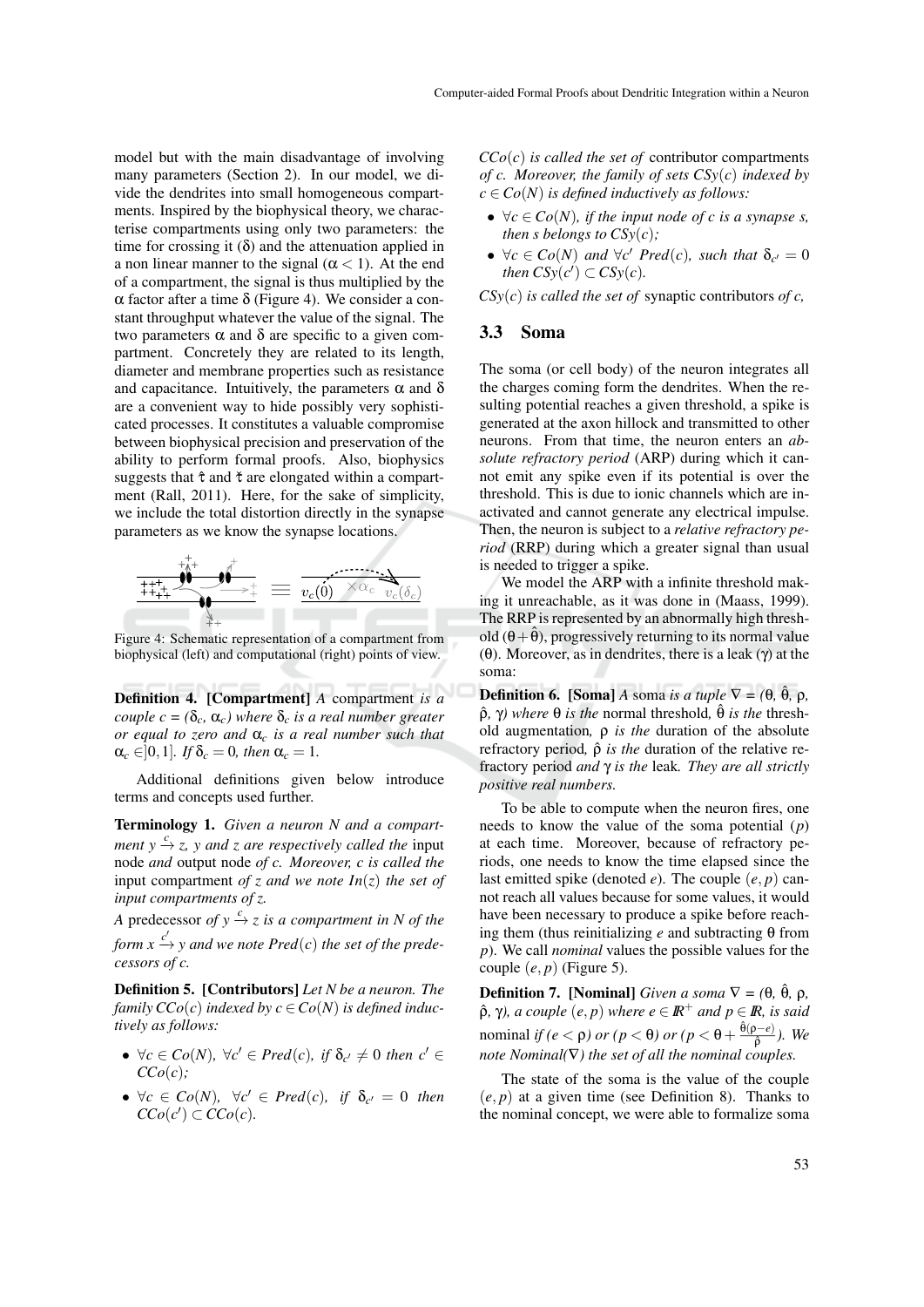dynamics, meaning how *p* changes in time. This is well defined in Definition 10 with Lemma 1 as a basis. The expression of the derivative is compatible with the Leaky I&F model.

#### Lemma 1. [Technical lemma]

*Given a soma*  $\nabla = (\theta, \hat{\theta}, \rho, \hat{\rho}, \gamma)$ *, there exists a unique family of functions*  $P_F$ : *Nominal*( $\nabla$ ) ×  $\mathbb{R}^+$  →  $\mathbb{R}$  *indexed by the set of continuous and lipschitzian functions*  $F: \mathbb{R}^+ \to \mathbb{R}$ , such that for any couple  $(e_0, p_0) \in$ *Nominal*(∇)*, P<sup>F</sup> satisfies:*

- $P_F(e_0, p_0, 0) = p_0$
- $\forall h \in \mathbb{R}^+$  *the right derivative*  $\frac{dP_F(e_0, p_0, h)}{dh}$  *exists and is equal to*  $F(h) - \gamma.P_F(e_0, p_0, h)$
- $\forall h \in \mathbb{R}^{+*}, \ell = \lim_{t \to h^{-}}$ *t*→*h*<sup>−</sup>  $(P_F(e_0, p_0, t))$  *exists and:* 
	- $-$  *if*  $(h+e_0, \ell) \in Nominal(\nabla)$  *then*  $P_F(e_0, p_0, h)$  *is differentiable, therefore*  $P_F(e_0, p_0, h) = l$ ,
	- $-$  *otherwise, for any t*  $\geq h$ ,  $P_F(e_0, p_0, t)$  =  $P_G(0, \ell - \theta, t - h)$  *where G is defined by:*  $\forall u \in \mathbb{R}^+$ ,  $G(u) = F(u+h)$ .

In other words (Figure 5), from an initial condition  $(e_0, p_0)$ , the potential changes following its derivative. It depends on signals coming from the dendrites (*F*), while taking into account the leak  $(\gamma)$ . Every time the potential reaches the threshold, its value is updated (by subtracting θ) and *e* is reset to zero (keeping the couple  $(e, p)$  nominal). Then, the potential follows again its derivative with the new couple  $(e, p)$  as initial condition.



Figure 5: Nominal (e,p) couples and soma dynamics.

### 3.4 State of a Neuron and Dendrites Dynamics

Intuitively, the state of a neuron is the potential value at each point. So that it is not only the state of the soma  $(e, p)$  but also the state of the dendrites (denoted *V* in Definition 8). According to our compartment definition, we only observe the value of the potential at the beginning and at the end of a compartment (by applying the attenuation factor  $\alpha$ ). Accordingly, we define the state of a compartment *c* at a time *t* as the value of the potential at the end of *c* between time *t* and time  $t + \delta_c$ . Given  $\alpha_c$ ,  $\delta_c$  being the time needed for crossing *c*, it is thus possible to find the potential value at any point of *c* by "looking into the future" (Figure 6).

Definition 8. [State of a neuron] The state of a neuron *N* is a triplet  $\eta = (V, e, p)$  where:

- *V is called the* dendritic state *of the neuron. V is a family of functions, indexed by Co*(*N*)*, the set of the compartments of N; each function is of the form*  $v_c$ :  $[0, \delta_c] \rightarrow \mathbb{R}$  *where*  $\delta_c$  *is the crossing delay of the compartment c.*
- $e \in \mathbb{R}^+$  *represents the* elapsed time since the last spike *and*  $p \in \mathbb{R}$  *is called the* soma potential.

*and such that the two following conditions are satisfied:*

• *for each compartment c:*

$$
v_c(\delta_c) \sim \left(\sum_{c' \in CCo(c)} v_{c'}(0)\right) \alpha_c
$$

*where by convention the comparator "*∼*" is "=" if the input node of c is a branching point, "* $\geq$ *" if its input node is an excitatory synapse, "* $\leq$ *" if its input node is an inhibitory synapse.*

• *the couple* (*e*, *p*) *is nominal for the soma of N.*

*We note* ζ*<sup>N</sup> the set of all possible states of the neuron N.*

From the state of a neuron, it is possible to define its dynamics (see Definition 10). Soma dynamics is mainly governed by its derivative as seen before. For dendrites, because signals spread unidirectionally through compartments and then from one compartment to another, it is possible to calculate the succession of states by *shifting* as shown in Figure 6 (see Definition 9 and Theorem 1). As a simple example, the potential at the end of a compartment  $c$  at a time  $h + \delta_c$ , is equal to the potential at the beginning of *c* at time *h* attenuated by  $\alpha_c$ . The potential at the beginning of *c* at time *h* is itself equal to the sum of the potentials at the end of its contributors compartments at this given time.



Figure 6: State of a compartment and ∆-shift (Definition 9).

Definition 9. [∆-shift] *Given a neuron N and an input signal*  $\mathscr{S} = {\omega_s}_{s \in Sy(N)}$ *, let*  $V^h = {v^h}_{c \in Co(N)}$ *be a dendritic state of N at time h and let* ∆ ∈ *IR such that*  $0 \le \Delta \le \inf\{ \{\delta_c \mid c \in CC_0(c)\} \}$ *. For any compartment*  $c \in Co(N)$ *, the*  $\Delta$ -shift *of*  $v_c^h$  (noted  $\Delta$ - $\textit{shift}(v_c^h, \mathscr{S}))$ , is the function  $v : [0, \delta_c] \rightarrow \mathbb{R}$  such that: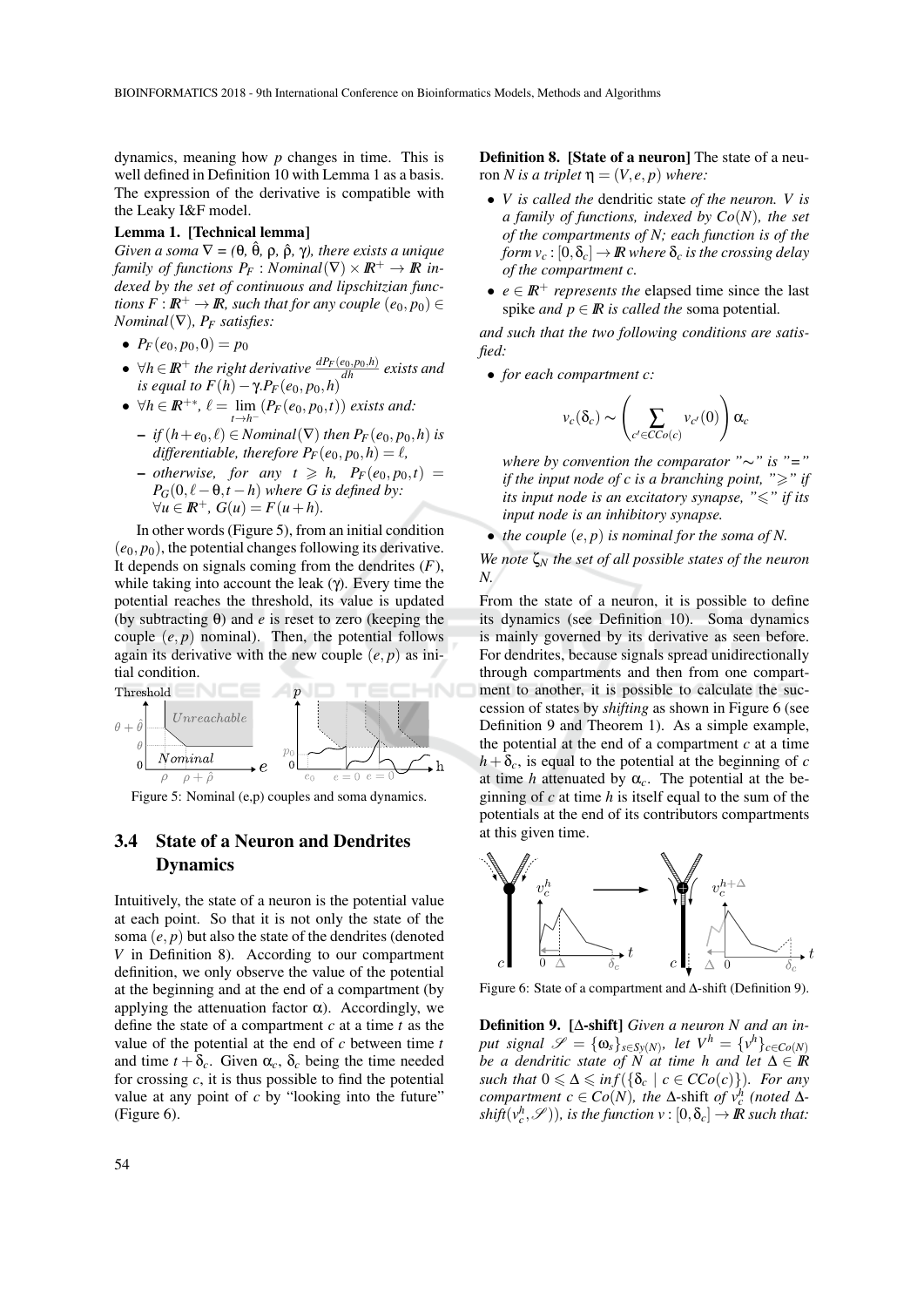•  $\forall t \in [0, \delta_c - \Delta], v(t) = v_c^h(t + \Delta);$ 

• 
$$
\forall t \in [\delta_c - \Delta, \delta_c], v(t) = (\sum_{c' \in CCo(c)} v_{c'}^h (t - \delta_c + \Delta) + \sum_{s \in CSy(c)} v_s (h + t - \delta_c + \Delta)) \times \alpha_c.
$$

*By extension, the family composed of the* ∆*-shifts of all the*  $v_c \in V$  *is called the*  $\Delta$ -*shift of*  $V$  *according to*  $\mathscr S$  *and it is noted*  $\Delta$ -*shift(V,*  $\mathscr S$ *).* 

Theorem 1. [Compartments dynamics] *Given an initial dendritic state V<sup>I</sup> of a neuron N and an input*  $signal \mathscr{S} = {\omega_s}_{s \in \mathcal{S}_y(N)}$ *. There exists a unique dendritic state family* {*V <sup>h</sup>*}*h*∈*IR*<sup>+</sup> *such that:*

- $V^0 = V^I$ ;
- *for any*  $\Delta$  *such that*  $0 \leq \Delta \leq \inf \{ \{ \delta_c \mid c \in Co(N) \wedge \}$  $\delta_c > 0$ }) *and for any h, V*<sup>h+∆</sup> =∆*-shift*(V<sup>*h*</sup>,  $\mathscr{S}$ ).

Definition 10. [Dynamics of a neuron] *Given a neuron N*, *a* state  $\eta^I = (V^I, e^I, p^I)$  and an input signal  $\mathscr{S} = {\omega_s}_{s \in S_y(N)}$ , the dynamics *of N, according to*  $\mathscr{S}$ *with*  $\eta^I$  *as initial state, is the function*  $d_N : I\!\!R^+ \to \zeta_N$ *defined by:*

- $d_N(0) = \eta^l$
- $\forall h \in \mathbb{R}^+, d_N(h) = \eta^h = (V^h, e^h, p^h)$  where: – *V h is defined as in Theorem 1;*
- *Consider beforehand the lipschitzian function*  $F(u) = \sum$ *c*∈*In*(∇) *v u c* (0)*. According to Technical lemma 1, there exists a unique function P<sup>F</sup> such*
- *that*  $P_F(e^I, p^I, 0) = p^I$  *and*  $\forall u, \frac{dP_F(e^I, p^I, u)}{dh} =$  $F(u) - \gamma \cdot P_F(e^I, p^I, u)$ *. If*  $P_F(e^I, p^I, u)$  *is continuous on the interval* [0,*h*]*, then*  $e = e^I + h$ *. Otherwise, let u' be the greatest u such that*  $P_F(e^I, p^I, u)$  *is discontinuous, then*  $e = h - u'$ *.* 
	- $-$  *Considering the previous P<sub>F</sub> function, p* =  $P_F(e^I, p^I, h)$ .

# 4 SIMULATION OF THE HYBRID MODEL AND MODEL **CHECKING**

Our goal is to use our framework to prove particular properties of neurons. Our framework defines a hybrid process of signal integration *via* the dendritic tree, preserving linear equations. However, the integration at the soma inevitably induces a differential equation in order to preserve the essence of the biological functioning. This is unfortunately detrimental to computer-aided formal proving approaches. Therefore, the following step was to discretize time. Obviously, the smaller the time step is and the more accurate the result will be. But, one must also consider

the computational cost. The proper trade-off largely depends on the system we are interested in. When considering neuron spiking, events are usually assumed to be synchronous when happening in a given 1 to 5 milliseconds time window (Izhikevich, 2006; Brette, 2012; Grün et al., 1999). Therefore, our time step should be less than 1 millisecond. According to (Bower, 2003), 0.01 millisecond is an appropriate choice when looking at the shape of the action potential. Here, as we consider discrete spikes, we have chosen 0.1 millisecond as a reasonable *time step (*∆*t)*.

#### 4.1 Timing Discretization

For simulation and model checking purposes, all the temporal parameters have to be expressed in multiples of ∆*t*.

Synapses. Usually,  $\hat{\tau}$  (sometimes called time-topeak) goes from one to tens of milliseconds and  $\check{\tau}$  is most of the time greater (Williams and Stuart, 2002; Magee and Cook, 2000). This makes our time step appropriate, as a sufficiently large number of points will be considered in the trace of the signal (Figure 7).

| <b>VERIMAG</b>                                                                                                                                                                                                                                                                                                                                                                                 |                                                                                                                                                                                                                                                      | Yann Rénositt    |
|------------------------------------------------------------------------------------------------------------------------------------------------------------------------------------------------------------------------------------------------------------------------------------------------------------------------------------------------------------------------------------------------|------------------------------------------------------------------------------------------------------------------------------------------------------------------------------------------------------------------------------------------------------|------------------|
| ω                                                                                                                                                                                                                                                                                                                                                                                              | $_{12}$<br>'n<br>۰.<br>$15 -$<br>$14 +$<br>$15 -$<br>ho.<br>'nп<br>37<br>hn.<br>10 <sub>o</sub>                                                                                                                                                      | 20<br>-19        |
| $v_{s,w}$                                                                                                                                                                                                                                                                                                                                                                                      | $\frac{2.75}{2.75}$ $\frac{1}{2.25}$ $\frac{1}{2.25}$ $\frac{1.75}{1.75}$<br>$1.50$ $\frac{1.50}{2.51}$<br>10,0010,00                                                                                                                                |                  |
|                                                                                                                                                                                                                                                                                                                                                                                                |                                                                                                                                                                                                                                                      |                  |
| $\frac{1}{16.54 \text{ km}^2 \cdot 10^{-12} \cdot 10^{-12} \cdot 10^{-13} \cdot 10^{-13} \cdot 10^{-13} \cdot 10^{-13} \cdot 10^{-13} \cdot 10^{-13} \cdot 10^{-13} \cdot 10^{-13} \cdot 10^{-13} \cdot 10^{-13} \cdot 10^{-13} \cdot 10^{-13} \cdot 10^{-13} \cdot 10^{-13} \cdot 10^{-13} \cdot 10^{-13} \cdot 10^{-13} \cdot 10^{-13} \cdot 10^{-13} \cdot 10^{-13} \cdot 10$<br>0.00<br>×. | 4.00<br>7.50<br>5. 11 2.75 3.34 2.75 <sup>3.11</sup> <sup>5.26</sup><br>3.00 3.50 3.00 1.75 1.50 1.35 1.39 3.75 3.50 3.25 3.39 3.39<br>110<br>$+12$<br>42<br>$-28$<br>13.5<br>15<br>o<br>111<br>14<br>Ø1<br>ı8<br>128<br>64<br>116<br>17<br>129<br>ю | 68<br>:25<br>126 |

Figure 7: Simulation of a trace  $(v_{s,\omega})$  of an input signal  $(\omega)$ on a synapse (s) with arbitrary parameters ( $v = 3$ ,  $\hat{\tau} = 6$ and  $\check{\tau} = 12$ ). It is encoded in Lustre and simulated with luciole. On the top is represented a trace in response to a single spike. On the bottom, the trace exhibits temporal summation.

Compartments. The delay for crossing a compartment (δ) being expressed in multiples of ∆*t*, compartments smaller than 1∆*t* will be considered as null. This assumption may lead to kind of clusters of synapses, which are observed experimentally (Stuart et al., 2016; Gökçe et al., 2016).



Figure 8: Division of a compartment into subcompartments for proper discretization.

For each compartment, we define  $n = \delta/\Delta t$  sub*compartments* (noted subC, see Figure 8). Subcompartments parameters are defined as follows: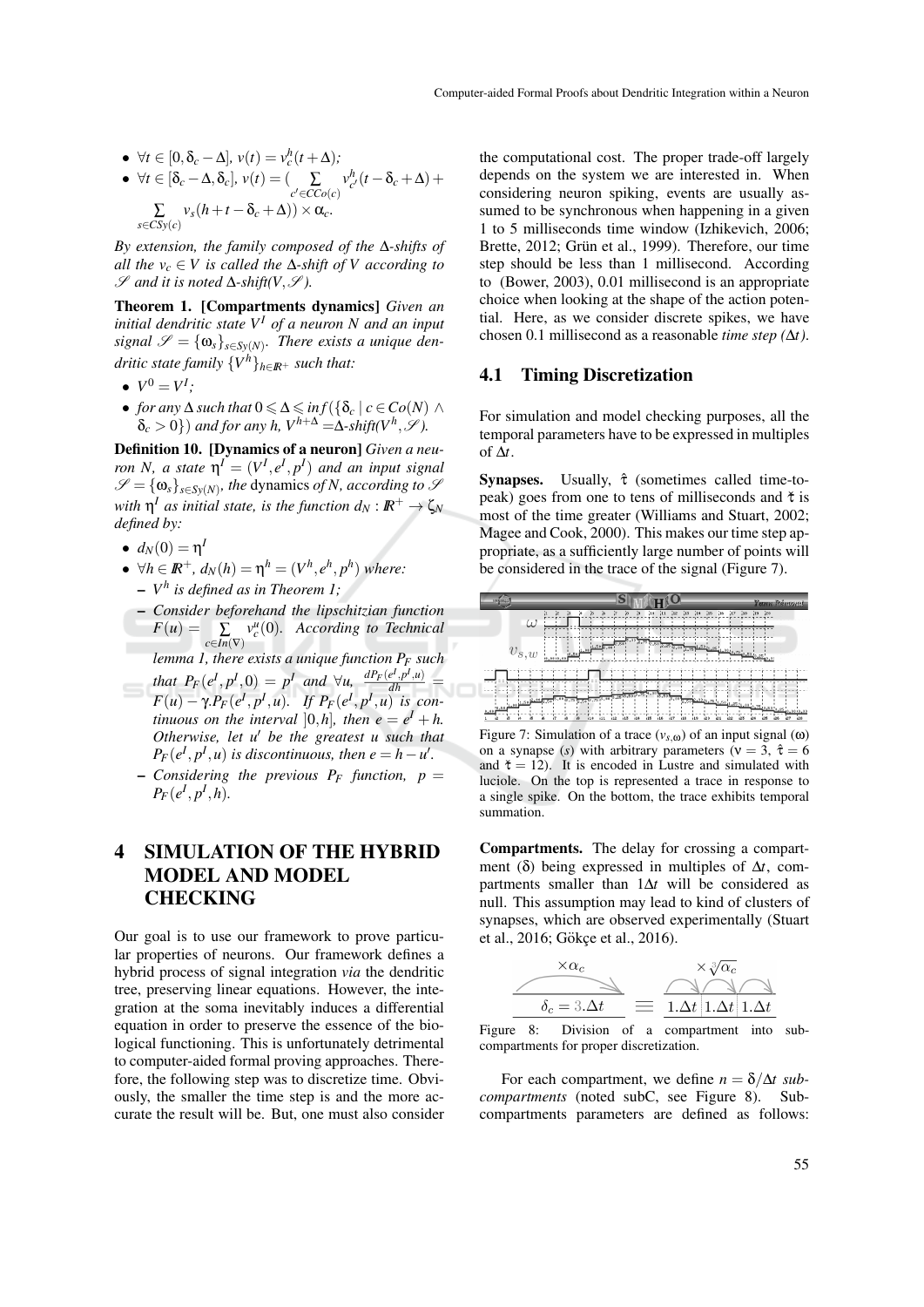$\delta_{subC} = 1\Delta t$  and  $\alpha_{subC} = \sqrt[n]{\alpha}$  (where *n* is the number of sub-compartments in the original compartment and  $\alpha$  is the attenuation of the original compartment). Given this representation, the dynamics is done by shifting all the sub-compartments at a time.

Soma. The major motivation for discretization is the time discretization at the soma. Basically, we chose to replace a differential equation with a difference to be solved at discrete time intervals (∆*t*). From Lemma 1, we have:  $\frac{dP}{dt} = F(t) - \gamma P(t)$ . Once time is discretized, since *P* is piecewise linear, this equation is equivalent to  $\frac{P(t+\Delta t)-P(t)}{P(t+\Delta t)}=F(t)-\gamma.P(t)$ . We thus have  $P(t + \Delta t) - P(t) = (F(t) - \gamma P(t)) \cdot \Delta t$ . Therefore, we should use the following equation: *P*(*t* + Δ*t*) = *F*(*t*). $\Delta t$  + *P*(*t*).(1 – γ. $\Delta t$ ).

Linearity properties (resulting from Definition 3) make this discretization exact. However, spikes times are approximated and this could lead to some error accumulation. Nevertheless, there is a limited risk of missing any spikes as the ARP is in the order of a millisecond, largely limiting the maximal frequency (Johnson, 2003).

### 4.2 Formal Proofs using Model Checking: a Simple Example

Based on our discretized model, we can use *model checking* in order to prove properties on neurons with dendrites in a computer-aided manner. Model checking allows one to automatically verify if a model satisfies a given property. We have chosen to encode our model in *Lustre* and using *Kind2* as model checker (with z3 solver).

Lustre. Lustre is a synchronous programming language, working with flows. It benefits from a formal definition and it is particularly suited to reactive systems. A program in Lustre consists of *nodes*. A node computes outputs based on algebraic equations, accounting for input variables. All variables are typed. Local variables can be declared using the keyword var. The body of the node is composed of set of equations always true, surrounded by the keywords let and tel. For this reason, Lustre is a declarative language and not imperative. A node is declared as follows:

```
node nameOftheNode(input1: typeInput1; ...)
     returns(output1: typeOutput1; ...);
       var localVar1: typeVar1; ...;
       let
          Equations;
       tel
```
In Lustre, a variable does not carry a given value but a function of time, that is an infinite sequence of values. As an example, to define a variable *x*, we should use the following syntax: x = initial value -> induction principle;

The values carried by a variable are computed by a temporal recurrence expression which can depend on other variables. The initial value is the first value of the infinite sequence. It splits up the other values by the operator -->. Lustre has some elementary basic types (bool, int, real) and usual operators can be used on them  $(+,-,*, etc.;$  and, or, not; if then else). As an example, if a variable *x* is the infinite flow  $(x_1, x_2,...)$  and another variable *y* is the infinite flow  $(y_1, y_2,...)$  then, the variable  $z = x + y$  is the infinite flow  $(z_1 = x_1 + y_1, z_2 = x_2 + y_2,...)$ .

Moreover there exists in Lustre an additional operator to deal with logical time: pre(). It acts as a memory by providing access to the previous value of a variable at a given time. For instance if the variable *x* is defined by  $x = 0 \rightarrow \text{pre}(x) + 1$ , the flow will be equal to 0 at time 0, equal to  $0+1=1$  at time 1, equal to  $1+1=2$  at time 2, and so on.

Any node can be simulated by a dedicated Lustre simulator called *luciole* (see Figure 7).

Kind2. There are several model checkers for Lustre. Kind2 relies on SMT (Satisfiabitily Modulo Theories) based k-induction and it proved to be efficient contrary to others model checkers such as *lesar, nbac, luke and rantanplan* (De Maria et al., 2016).

Kind2 is able to prove mathematical properties encoded as Lustre node: We write, in Lustre, the property as a boolean variable and Kind2 verifies if it is always true. As an example, to check if a variable *x* is equal to a variable *y*, meaning that at each time step the values of the two variables are the same, one can write the following node:

```
node property(x, y : int) returns (proof: bool);
 let
      proof = x = y;
```

```
tel
```
Here, the output of the node property returns the value of proof which is true when  $x = y$  and false otherwise. The property is thus satisfied if proof is always true whatever the values of x and y, at any time step.

#### A Simple Example.

As a first property to check, we have decided to compare the outputs of simple neurons for a given input and given initial states.

Let us consider the two neurons illustrated in Figure 9. Following Definition 10 and since both neurons have the same soma parameters, it is sufficient to compare the output of their dendritic forests. We have thus ignored the soma at first. We have encoded synapses and compartments in Lustre by defin-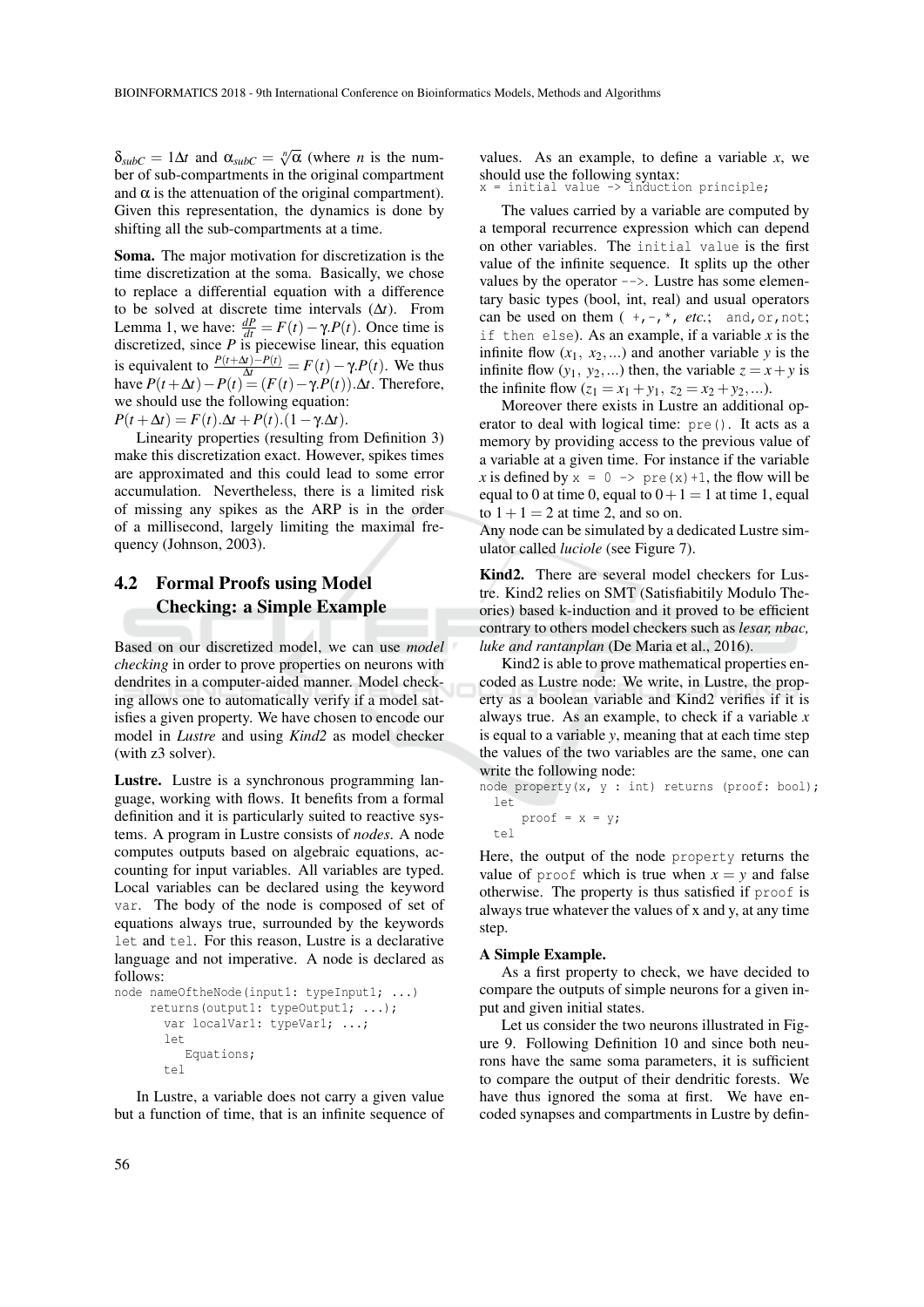

Figure 9: Example of two simple neurons. Their parameters are  $\delta = 1$  and  $\alpha = 0.5$  for all black compartments (in neuron  $N_1$ ),  $\delta = 2$  and  $\alpha = 0.25$  for the light grey compartment ( $c_1$ ) in neuron  $N_2$ ),  $\delta = 3$  and  $\alpha = 0.125$  for dark gray compartments ( $c_2$  and  $c_3$  in neuron  $N_2$ ). Synapses  $s_1$  are defined by  $v = 5$ ,  $\hat{\tau} = 5$ ,  $\check{\tau} = 15$ , synapses  $s_2$  are defined by  $v = 3$ ,  $\hat{\tau} = 6$ ,  $\check{\tau} = 12$  and synapses *s*<sub>3</sub> are defined by  $v = -5$ ,  $\hat{\tau} = 5$ ,  $\check{\tau} = 10$ . *N*<sub>1</sub> and *N*<sub>2</sub> both have the same soma parameters.

ing nodes for each of them. Below, we show as an example, how a compartment can be defined for  $\delta = 3.\Delta t$  (with  $\alpha = 0.125$ ). Compartments with different parameters are encoded in the same way.

```
node comp3dt (I, init1, init2, init0 : real)
     returns (O : real);
         var c1, c2, alphaSubC : real;
         let
           alphaSubC = 0.5;
          c1 = init1 \rightarrow pre(I) * alphaSubC;c2 = init2 \rightarrow pre(c1) * alphaSubC;0 = \text{init0} \rightarrow \text{pre(c2)} * \text{alphaSubC};tel
```
As shown in Figure 8, the compartment is divided into 3 sub-compartments with  $\delta_{subC} = 1.\Delta t$  and  $\alpha_{subC} =$  $\sqrt[3]{0.125} = 0.5$ . The node comp3dt takes as inputs real variables: the input (I) of the compartment (representing the signals coming from the contributor compartments or synapses) and the initial states (init1, init2, initO) of each sub-compartment. It then computes the output (O) of the whole compartment (with initO as initial value). The variables (c1) and (c2) are the outputs of respectively the first and the second sub-compartments. The output of the first sub-compartment is computed from the value of the input I, one  $\Delta t$  before (using the operator pre()). Similarly, the output of the second sub-compartment is computed from the output of the first one, and so on.

To encode synapses, one node is required for each couple of parameters  $(\hat{\tau}, \check{\tau})$ . The node presented below encodes a simple excitatory synapse with  $v = 1$ ,  $\hat{\tau} = 2$ and  $\check{\tau} = 4$ .

```
node synapseE2_4 (omega : bool)
  returns (vs : real);
    var nu, hatTau, checkTau : real;
        o1, o2, o3, o4, o5 : bool;
    l \approxnu = 1.0;
```

```
hatTau = 2.0;
checkTau = 4.0;
ol = false \rightarrow pre(omega);
o2 = false \rightarrow pre(o1);o3 = false \rightarrow pre(o2);o4 = false \rightarrow pre(o3);
\circ5 = false -> pre(\circ4);
vs = 0.0 \rightarrow (if ol
                   then nu/hatTau
                else 0.0)
             + (if o2
                   then 2.0*nu/hatTau
                else 0.0)
             + (if o3
                   then nu-nu/checkTau
                else 0.0)
             + (if o4
                   then nu-2.0*nu/checkTau
                else 0.0)
             + (if o5
                   then nu-3.0*nu/checkTau
                else 0.0);
```
 $t \in \mathbb{R}$ 

The node synapseE2\_4 takes as input the boolean variable omega that represents the spikes sequence and computes the output vs that is the trace of the input signal omega on the synapse. The local variables nu, hatTau and checkTau are respectively the maximal potential variation triggered by a spike, the rise time and the descent delay. As shown in Figure 3, the contribution of a spike to the trace at a given time greatly depends on the time elapsed since the spike occurrence. The local boolean variable o1 is true if omega was true one time step before the current time, meaning that there was a spike at the previous time. Similarly, o2 is true if omega was true two time steps before the current time, meaning that there was a spike two times before, and so on. In this case, we have to look up to  $\hat{\tau} + \check{\tau} - 1 = 5$  time steps back because beyond this time window a spike no longer influences the trace. In order to produce a temporal summation, the trace is computed from the contributions of all the preceding spikes. In the same way, we define nodes for inhibitory synapses called synapseIx y where nu is a negative real number.

Once synapses and compartments are encoded as Lustre nodes, it is possible to define the entire dendritic forest for both neurons:<br>node neuron1(I1, I2, I3 : bool)

```
returns (O : real);
  var S1, S2, S3, C1, C2, C3, C23,
     initC1, initC2, initC3, initC23,
     initO : real;
 l \approxinitC1 = 0.0; initC2 = 0.0;initC3 = 0.0; initC23 = 0.0;init0 = 0.0;
   S1 = synapseE5_15(11);S2 = synapseE6 12(I2);
```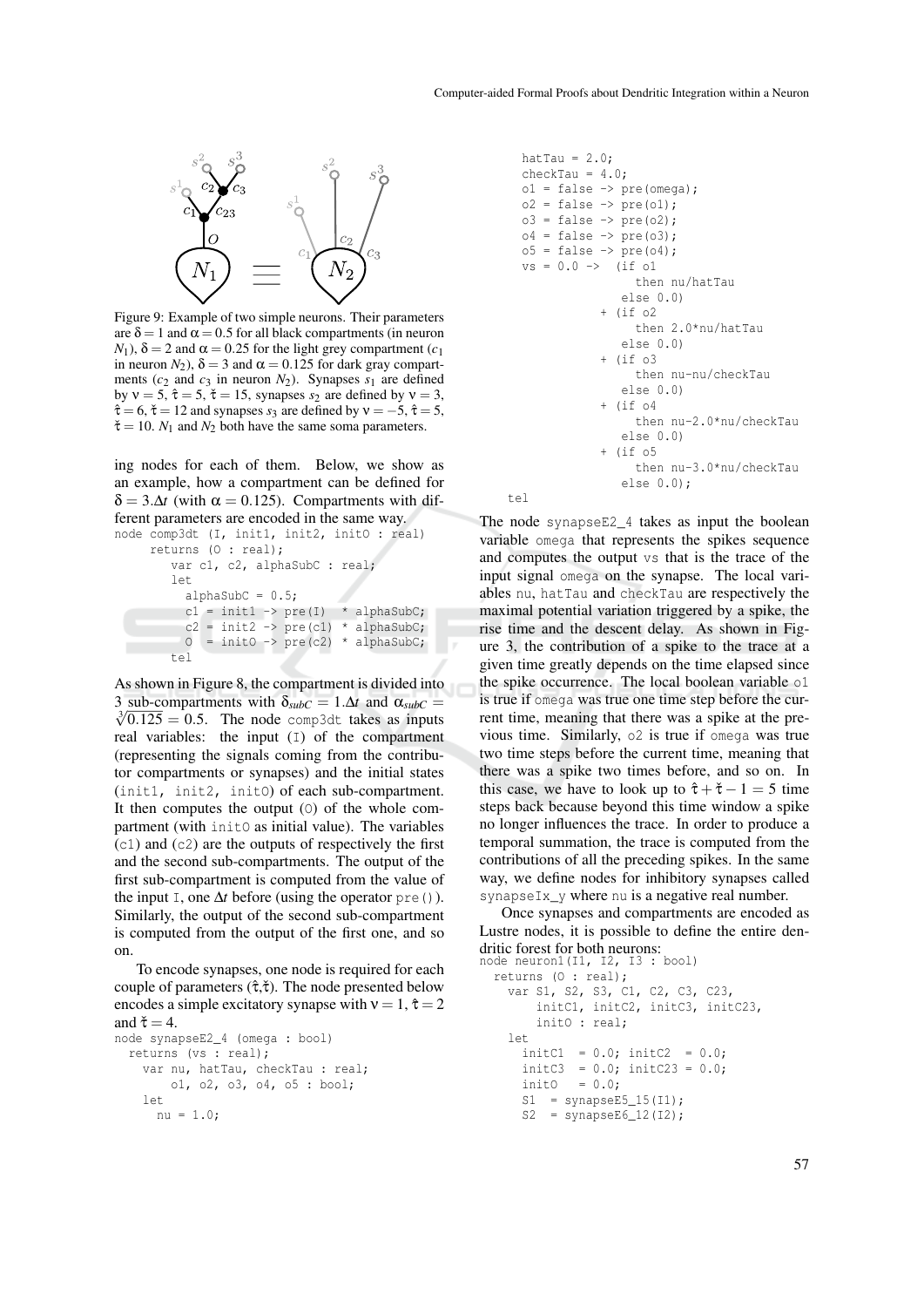```
S3 = synapseI5_10(I3);
       C1 = \text{complot}(S1, \text{initC1});C2 = \text{complot}(S2, \text{initC2});C3 = \text{complot}(S3, \text{initC3});
      C23 = \text{complot}(C2 + C3, \text{initC23});0 = compldt(C1 + C23, init0);
    t \in \mathbb{R}node neuron2(I1, I2, I3 : bool)
  returns (O : real);
    var S1, S2, S3, C1, C2, C3,
      initC11, initC12, initC21, initC22,
      initC23, initC31, initC32, initC33,
      initO : real;
    let
       initC11 = 0.0; initC12 = 0.0;initC21 = 0.0; initC22 = 0.0;initC23 = 0.0; initC31 = 0.0;initC32 = 0.0; initC33 = 0.0;init0 = 0.0;
       S1 = synapseE5_15(I1);
       S2 = synapseE6_12(I2);
       S3 = synapseI5_10(I3);
       C1 = \text{comp2dt}(S1, \text{initC11}, \text{initC12});C2 = comp3dt (S2, initC21, initC22, initC23);
       C3 = \text{comp3dt}(S3,\text{initC31},\text{initC32},\text{initC33});0 = init0 \rightarrow C1 + C2 + C3;t \approx 1
```
Both nodes (neuron1 and neuron2) compute a boolean output (O) from boolean inputs I1, I2, I3 (representing sequences of spikes at synapses). As mentioned before, the two neurons have the same set of synapses (Figure 9). The real variables S1, S2, S3 are the outputs of the nodes encoding respectively synapses  $s_1$ ,  $s_2$ ,  $s_3$  with  $\overline{11}$ ,  $\overline{12}$ ,  $\overline{13}$  as inputs. They are thus used as inputs for compartments comp1dt, comp2dt, comp3dt whose outputs C1, C2, C3, C23 are, in turn, used as inputs for other compartments. It allows ultimately to compute the output of the whole dendritic forest. For the sake of simplicity, compartment initial states were fixed to zero in both neurons. Under this condition and by considering constant inputs (always equal to true or false), we have proven that these two particular neurons (Figure 9) always produce the same outputs. All the possible inputs combinations ( $2^3 = 8$ ) were verified. Below is the Lustre node encoding the property with  $\text{I1}$  and  $\text{I2}$  being always true and  $\text{I3}$  being always false:

```
node equivalence(gost : bool, epsilon: real)
  returns (proof: bool);
    var I1, I2, I3 : bool;
    let
     I1 = true;
      I2 = true;I3 = false;
      proof = abs(neuron1(I1, I2, I3))- neuron2(I1, I2, I3)) < epsilon;
    tel
```
Because neurons compute with real numbers, rounding errors in computation prevent to define proof as the simpler equality neuron1(I1, I2, I3) = neuron2(I1, I2, I3);. In fact, with our example, this equality version the proof succeeds too: neuron1 and neuron2 make the same approximations.

We have also proven that the property is satisfied for other arbitrary inputs. As an example, we used I1 being true on 1 *time step in* 50, I2 being true on 1 *time step in* 10 and I3 being true on 1 *time step in* 20.

For constant inputs, the model checker is remarkably efficient. For inputs with frequencies, we reach the limits of kind2 on a standard laptop, as the proof takes several hours.

Here, proofs have been entirely automatically handled by the model checker. Even though this example is simple, the ability of Kind2 to fully perform proofs without human guidance is encouraging.

### 5 CONCLUSION

We defined here the first hybrid *formal* model of neuron taking into account the morphology and its key role in neuronal computation. Our aim was to use formal methods from computer science to prove properties based on this framework. In order to make automatic proofs, we have used model checking. The main interest of this proof-based approach is the exploration of the whole space of possibilities inside a single proof. However, it requires models with discrete time. We thus proposed relevant abstractions of the neuron structure and dynamics with a subsequent time discretization.

Nevertheless, the number of parameters is still huge and it increases as we get closer to the biological reality. A "standard" neuron has thousands of synapses located on its dendrites making the system very complex.

Here, we successfully used model checking on a simple example. We proved that two particular neurons with different dendritic structures can have the same input/output function. This first result emphasises the crucial role of delays and attenuations rather than the importance of the precise dendrites morphology. It is partly a consequence of the hypotheses and choices we made. If we would like to incorporate some other biological properties (such as shunting) to our model, it would probably change this basic result (Häusser and Mel, 2003; Paulus and Rothwell, 2016; Gorski et al., 2017). But, even though our modelling relies on several simplifying assumptions,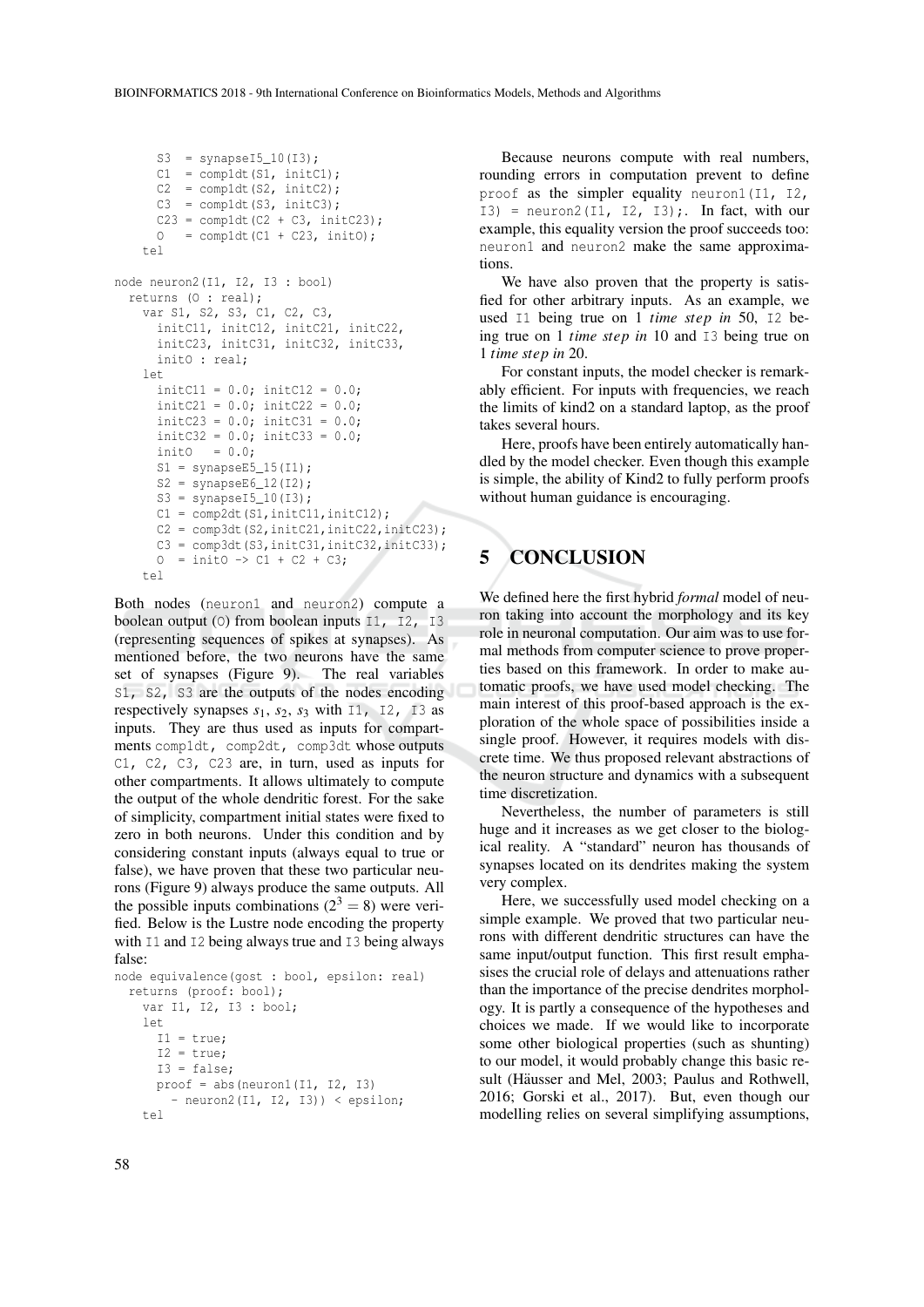it constitutes a first track to investigate the impact of the morphology on the neuron function, the first formal one.

As a direct continuation of this work, it would be interesting to make more general proofs and possibly with more complex and biologically relevant examples. The ultimate aim would be to automatically find constraints on parameters, such as observed delays provided by dendrites, for a model to satisfy a given behaviour. In another research direction, we think about building neuronal circuits. This would probably bring insights on how the neuronal structure could enable the emergence of complex behaviour at a larger scale.

### **REFERENCES**

- Bianchi, S., Stimpson, C. D., Bauernfeind, A. L., Schapiro, S. J., Baze, W. B., McArthur, M. J., Bronson, E., Hopkins, W. D., Semendeferi, K., Jacobs, B., et al. (2012). Dendritic morphology of pyramidal neurons in the chimpanzee neocortex: regional specializations and comparison to humans. *Cerebral cortex*, 23(10):2429–2436.
- Börgers, C. (2017). Quadratic integrate-and-fire (qif) and theta neurons. In *An Introduction to Modeling Neuronal Dynamics*, pages 51–55. Springer.
- Bower, J.M., B. D. (2003). *The book of GENESIS: exploring realistic neural models with the General Neural Simulation System*. Internet Edition.
- Brette, R. (2003). *Modèles impulsionnels de réseaux de neurones biologiques*. PhD thesis, Universite Pierre et ´ Marie Curie-Paris VI.
- Brette, R. (2012). Computing with neural synchrony. *PLoS computational biology*, 8(6):e1002561.
- Brette, R. and Gerstner, W. (2005). Adaptive exponential integrate-and-fire model as an effective description of neuronal activity. *Journal of neurophysiology*, 94(5):3637–3642.
- Brunel, N. and Van Rossum, M. C. (2007). Lapicques 1907 paper: from frogs to integrate-and-fire. *Biological cybernetics*, 97(5-6):337–339.
- Cook, E. P. and Johnston, D. (1997). Active dendrites reduce location-dependent variability of synaptic input trains. *Journal of neurophysiology*, 78(4):2116–2128.
- De Maria, E., Muzy, A., Gaffé, D., Ressouche, A., and Grammont, F. (2016). Verification of temporal properties of neuronal archetypes modeled as synchronous reactive systems. In *International Workshop on Hybrid Systems Biology*, pages 97–112. Springer.
- Gökce, O., Bonhoeffer, T., and Scheuss, V. (2016). Clusters of synaptic inputs on dendrites of layer 5 pyramidal cells in mouse visual cortex. *eLife*, 5:e09222.
- Gorski, T., Veltz, R., Galtier, M., Fragnaud, H., Telenczuk, B., and Destexhe, A. (2017). Inverse correlation processing by neurons with active dendrites. *bioRxiv*.
- Grün, S., Diesmann, M., Grammont, F., Riehle, A., and Aertsen, A. (1999). Detecting unitary events without discretization of time. *Journal of neuroscience methods*, 94(1):67–79.
- Häusser, M. and Mel, B. (2003). Dendrites: bug or feature? *Current opinion in neurobiology*, 13(3):372–383.
- Häusser, M., Spruston, N., and Stuart, G. J. (2000). Diversity and dynamics of dendritic signaling. *Science*, 290(5492):739–744.
- Hodgkin, A. L. and Huxley, A. F. (1952). A quantitative description of membrane current and its application to conduction and excitation in nerve. *The Journal of physiology*, 117(4):500–544.
- Hu, H. and Vervaeke, K. (2017). Synaptic integration in cortical inhibitory neuron dendrites. *Neuroscience*.
- Izhikevich, E. M. (2006). Polychronization: computation with spikes. *Neural computation*, 18(2):245–282.
- Johnson, L. R. (2003). *Essential medical physiology*. Academic Press.
- Johnston, D. and Narayanan, R. (2008). Active dendrites: colorful wings of the mysterious butterflies. *Trends in neurosciences*, 31(6):309–316.
- Koch, C. (2004). *Biophysics of computation: information processing in single neurons*. Oxford university press.
- Lapicque, L. (1907). Recherches quatitatives sur l'excitation electrique des nerfs traitee comme polarisation. *J. Physiol. Pathol. Gen.*, 9:620–635.
- Maass, W. (1996). Lower bounds for the computational power of networks of spiking neurons. *Neural computation*, 8(1):1–40.
- Maass, W. (1999). Computing with spiking neurons. *Pulsed neural networks*, 85.
- Magee, J. C. and Cook, E. P. (2000). Somatic epsp amplitude is independent of synapse location in hippocampal pyramidal neurons. *Nature neuroscience*,  $3(9):895.$
- Manita, S., Miyakawa, H., Kitamura, K., and Murayama, M. (2017). Dendritic spikes in sensory perception. *Frontiers in cellular neuroscience*, 11.
- McCulloch, W. S. and Pitts, W. (1943). A logical calculus of the ideas immanent in nervous activity. *The bulletin of mathematical biophysics*, 5(4):115–133.
- Mel, B. W. (1994). Information processing in dendritic trees. *Neural computation*, 6(6):1031–1085.
- Mohan, H., Verhoog, M. B., Doreswamy, K. K., Eyal, G., Aardse, R., Lodder, B. N., Goriounova, N. A., Asamoah, B., B. Brakspear, A. C., Groot, C., et al. (2015). Dendritic and axonal architecture of individual pyramidal neurons across layers of adult human neocortex. *Cerebral Cortex*, 25(12):4839–4853.
- Paulus, W. and Rothwell, J. C. (2016). Membrane resistance and shunting inhibition: where biophysics meets state-dependent human neurophysiology. *The Journal of physiology*, 594(10):2719–2728.
- Popper, K. R. (1963). *Conjectures and refutations: the growth of scientific knowledge*.
- Rall, W. (1959). Branching dendritic trees and motoneuron membrane resistivity. *Experimental neurology*, 1(5):491–527.